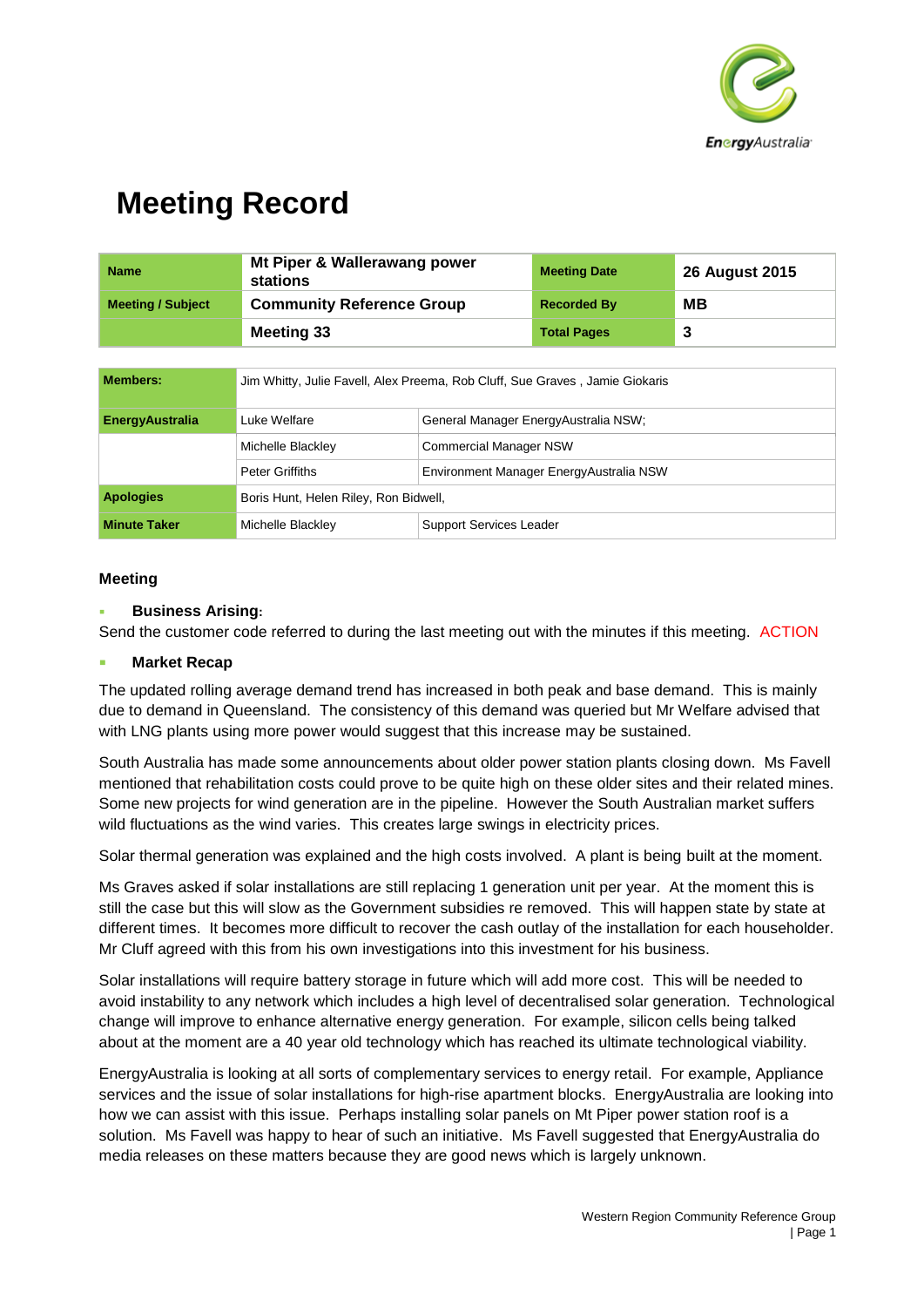

## **Operational Update**

Mt Piper is running under coal conservation conditions because of local supply issues. Unit 1 is currently in service. A two week maintenance outage is planned for later in the year for Unit 2.

Wallerawang – Plant disconnections and dismantling continues. Maintenance and Shift personnel are doing all the work in preparation for sales by EA auctions.

DA is being prepared for the removal of Unit 7 cooling towers. This will go through the normal process with the Lithgow City Council including public exhibition. Any DA for the rehabilitation of the site will be conducted at the State level.

We have an ongoing relationship with Treasury to monitor transactions for salvage item sales and ongoing service costs. Legacy issues of ash and asbestos management must be managed and any activities of EnergyAustralia must not worsen these conditions.

Treasury and EnergyAustralia work together with the financial cap to best manage costs. Deconstruction will be conducted piece by piece in such a way to maximise a return on value and continue to protect the environment in accordance with EPL in particular the Coxs River.

Mr Cluff advised that the community wanted to know who was paying for the deconstruction. The general public think the State is paying for everything. EnergyAustralia must pay up to the cap and this includes the value returned on sale of any plant and equipment. We are working as the State's agent in the rehabilitation project, hiring consultants and conducting quantity surveys etc. For example, it is probable that we will sell some of the buffer zone lands.

The timeline of the deconstruction project will be around 5 years including full documentation of several development applications. The first of which will be the Unit 7 cooling towers in the not too distant future as mentioned before.

Are there possible reuses for Wallerawang as it stands? For some parts there will be. For example the warehouse building could be a warehouse for another application, the dry coal storage area could be used by the organic industry. Offers to buy the reverse osmosis plant are being considered for another local use.

### **Site Safety**

Site Safety figures indicating year to date figures up to the31 July 2015 were displayed and the medical treatment and first aid treatment incidents were explained. We still have experienced one LTI and three First Aid treatments so far this calendar year. We are still working towards zero harm for every employee, contractor and visitor.

### **Rail Unloader**

There has been no change with the status of the rail unloader site with environmental monitoring and the agistment lease continuing. EnergyAustralia are continuing to assess all our options. Ms Favell asked about the viability of alternate fuel sources. It was explained that a single source is a risk. The Capertee Mine is another local option with a 25 year life and rail links could be beneficial. Of course this mine is owned by Centennial as well.

Ms Favell asked when we expected any movement on the rail unloader. The committee was advised that it may be possible in the next 1 to 2 years.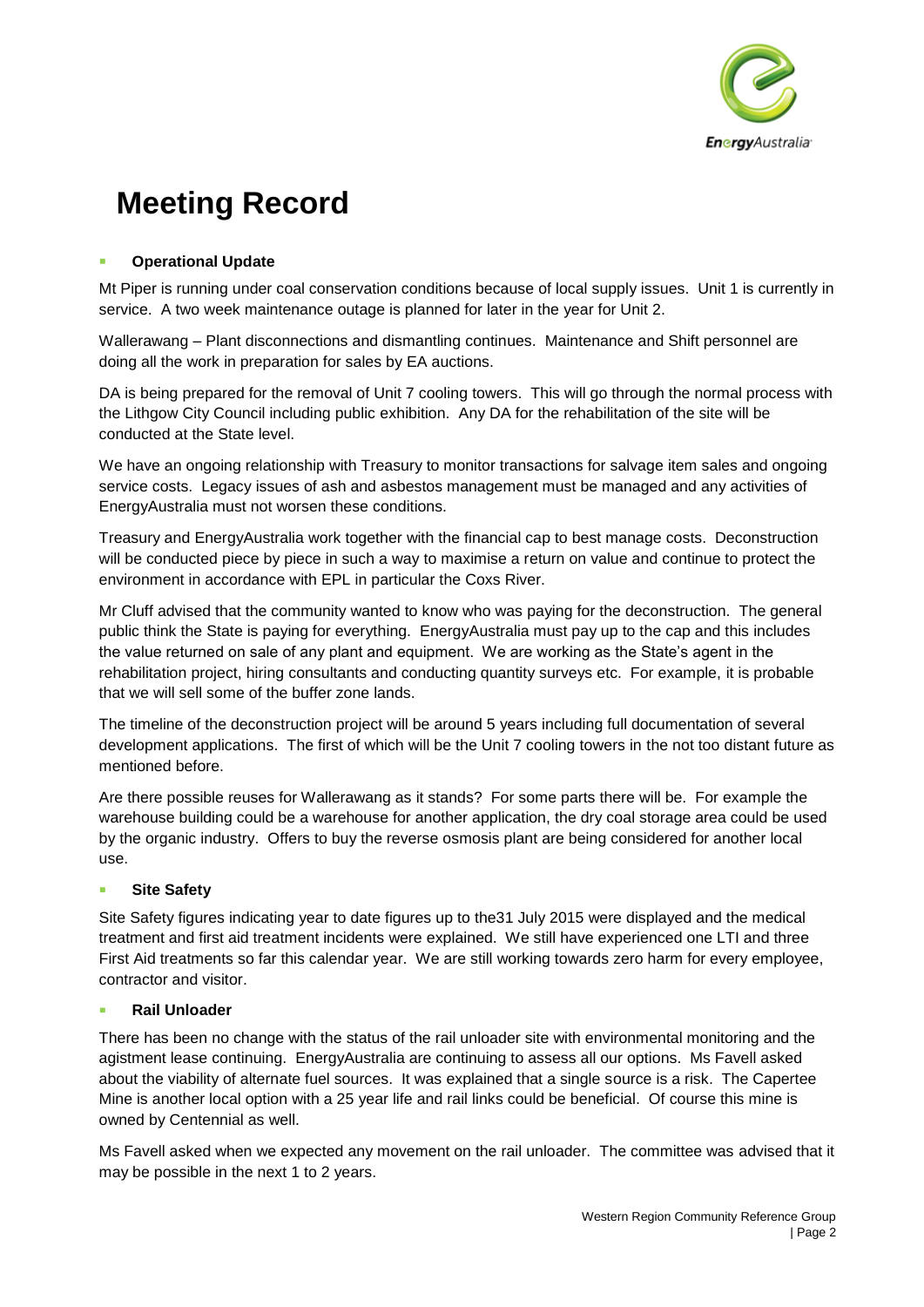

### **Water Management**

Oberon Dam currently at 60.2% which is its first increase in some time. Our active storage is at 97.5% with Lake Wallace and Lake Lyell spilling. The catchment area is algal alert free. The Council and EnergyAustralia staff are working out the appropriate methodologies for algae testing in preparation for the coming season.

The Lithgow City Council being fined for the failure of the sewerage plant impacting Lake Wallace was discussed. It was noted that the fine pertained to not reporting in a timely manner. The Committee felt it was quite concerning to have the Lake impacted this way when the local community use it so much.

The quality of Lake Wallace was queried given the 25 ML of mine water that is being discharged. Could EnergyAustralia continue to treat this water with their RO plant? The Committee was advised that unfortunately the plant does not have the required capacity. It was expressed that it did not seem even handed when one company treated the water and the other did not. Business such as B & Bs depend on the lakes in the area for their income offering swimming, fishing and other water sports.

### **Sponsorship Process**

A new plan is being drafted for 2016. The community program will be advertised in September and application will be assessed by this committee at the next meeting. Of course confidentiality is necessary and to using the agreed criteria. We will advise the applicants and provide a media release for general community information.

It was mentioned that the EnergyAustralia sponsorship application is rather difficult to complete.

## **Mt Piper Ash Repository at Lamberts North**

- Commenced ash placement in September 2013 at Lamberts North
- Independent Environmental Audit performed in September 2014- compliant with requirements of approval
- Annual Environment Management Report for 2013-2014- compliant with requirements of approval with the exception of:
	- Biodiversity Offset- currently awaiting approval from Dept. Planning and Environment. 5ha Thompsons Creek Reservoir proposed as offset site.
	- \* Tracking of compliance to be available on website- minutes from this meeting will be available on EnergyAustralia website.
- 359,910 Tonnes of ash placed at Lamberts North ash repository covering area of 276,854m<sup>3</sup> in 2013-2014 period.
- No complaints or incidents reported.

### **General Business**

The infrasound complaint was discussed. This is the first complaint of this type that EnergyAustralia NSW have received. Mr Griffiths advised that he has met the complainant and that we are taking the matter seriously. We have found some issues with the report submitted to Centennial and we will conduct our own testing around Mt Piper.

The biodiversity offset project for Thompsons Creek Dam was discussed further. Ms Favell has asked for the list of species to be planted in the area. She wanted to see that there was a varied list and understory plants would be included. ACTION